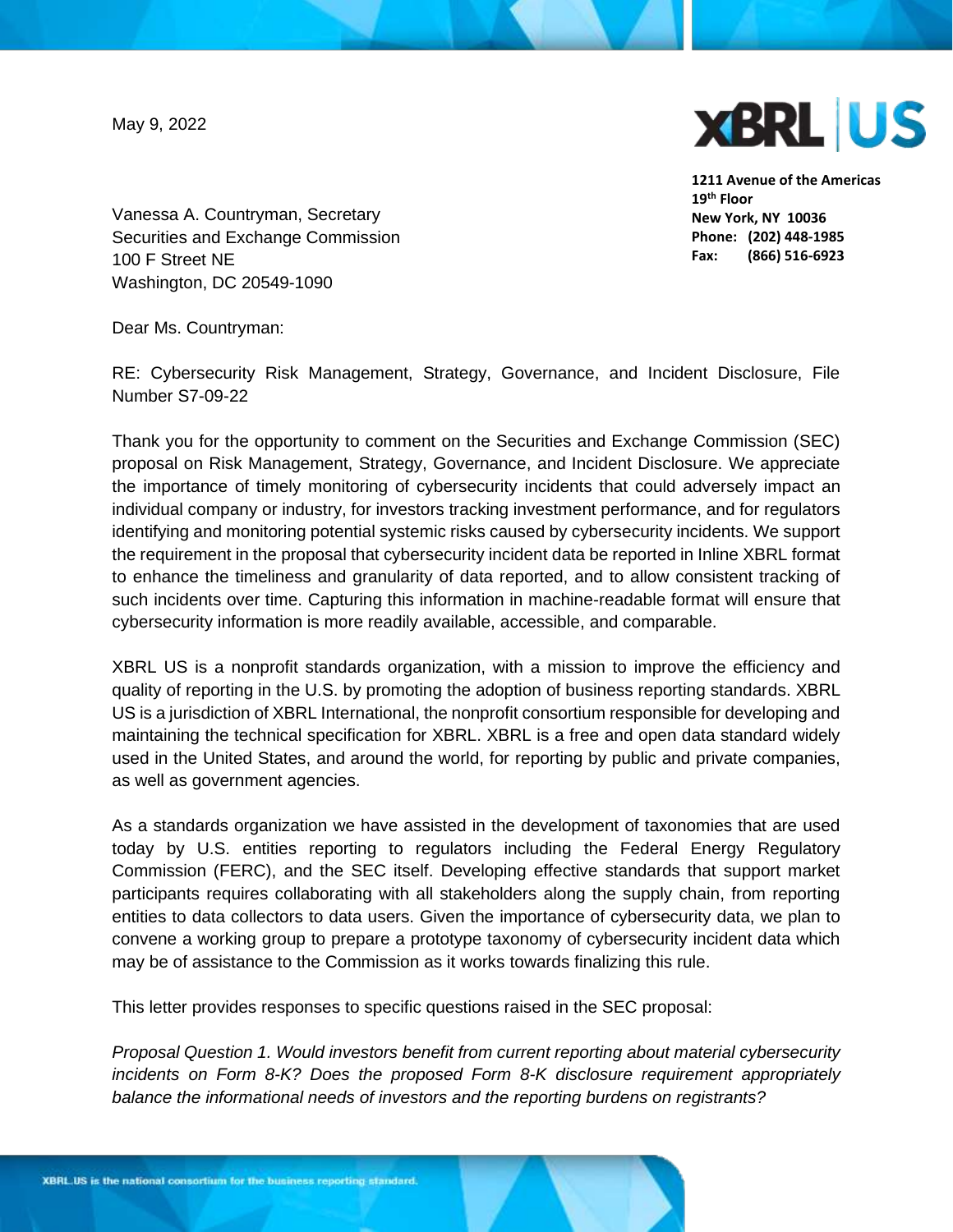We agree that investors would benefit from timely disclosure of cybersecurity incidents on Form 8-K, and we recommend that the Commission require that the cover pages of Form 8-Ks published about cybersecurity incidents be XBRL-tagged, as are other Form 8-Ks prepared by public companies. We also suggest that the Item numbers on Form 8-Ks be tagged as well to alert investors that a cybersecurity incident has been reported. This would allow investors and other users to easily identify the topic of a Form 8-K which would help in analysis.

*Proposal Question 9. Should certain registrants that would be within the scope of the proposed requirements, but that are subject to other cybersecurity-related regulations, or that would be included in the scope of the Commission's recently-proposed cybersecurity rules for advisers and*  funds, if adopted, be excluded from the proposed requirements? For example, should the *proposed Form 8-K reporting requirements or the other disclosure requirements described in this release, as applicable, exclude business development companies ("BDCs"),or the publicly traded parent of an adviser?*

All registrants should be required to report in the same way for ease of data use and comparability. The ability to capture all cybersecurity incidents in the same fashion would facilitate understanding trends across market participants, and eliminate the need for data users to cobble together information from multiple data sources prepared in different formats. It would allow data users to collect data from different reporting entities using the same application and commingle the data in the same data store.

*Proposal Question 40. Should we require registrants to tag the disclosures required by proposed Item 1.05 of Form 8-K and Items 106 and 407(j) of Regulation S-K in Inline XBRL, as proposed? Are there any changes we should make to ensure accurate and consistent tagging? If so, what changes should we make? Should we require registrants to use a different structured data language to tag these disclosures? If so, what structured data language should we require? Are there any registrants, such as smaller reporting companies, emerging growth companies, or FPIs that we should exempt from the tagging requirement?* 

We agree with the proposal to require Inline XBRL formatting for both text block tagging of narrative and detail tagging of quantitative disclosures. Taking a different structured data approach such as developing a custom XML schema, would result in added costs for all stakeholders, reduced efficiencies in adapting to changes, and the inability to commingle data sets such as financial performance and cybersecurity incident data. Adopting an Inline XBRL approach is most efficient as the data will be rendered in both human- and machine-readable format.

Most reporting entities today are familiar with preparing their data in Inline XBRL so the added cost will be minimized. Data users are accustomed to extracting and analyzing data in Inline XBRL format. Adopting a widely used standard will limit costs for all stakeholders.

To ensure consistent, accurate tagging, we urge the Commission to provide detailed, concrete guidance on the tagging process, as well as early access to a draft taxonomy, sample Inline XBRL